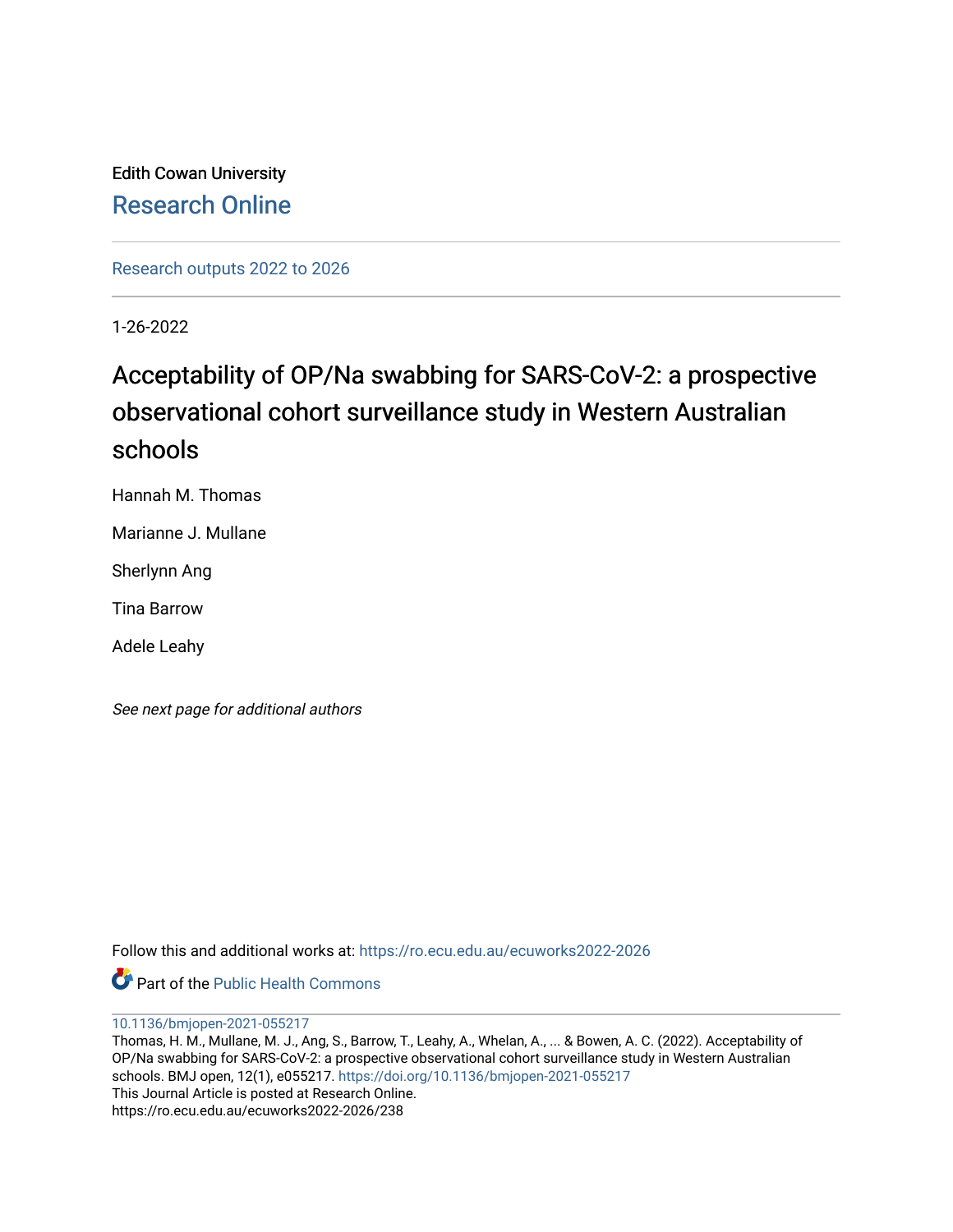# Authors

Hannah M. Thomas, Marianne J. Mullane, Sherlynn Ang, Tina Barrow, Adele Leahy, Alexandra Whelan, Karen Lombardi, Matthew Cooper, Paul G. Stevenson, Leanne Lester, Andrea Padley, Lynn Sprigg, David Speers, Adam J. Merritt, Juli Coffin, Donna Cross, Peter Gething, and Asha C. Bowen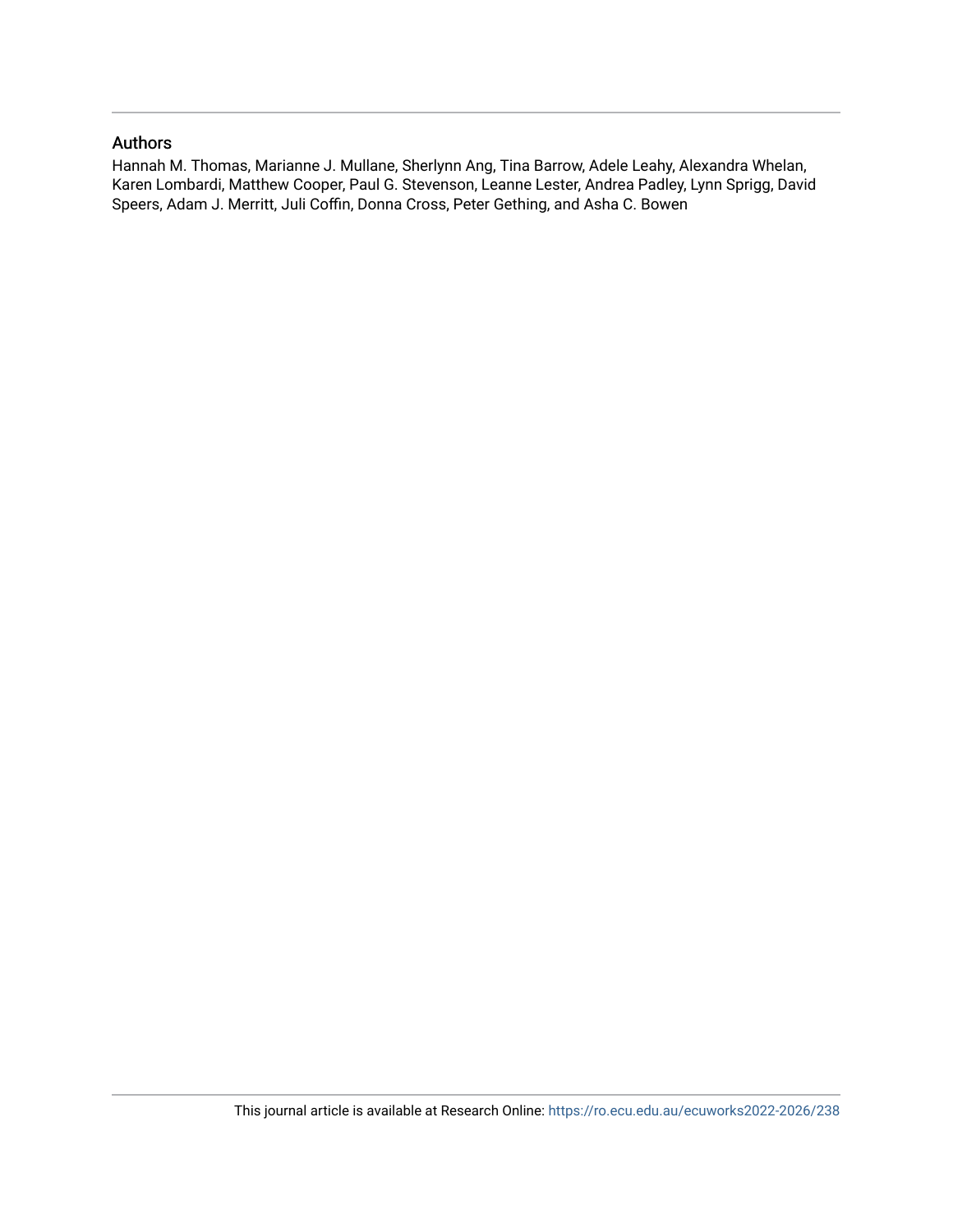# **BMJ Open** Acceptability of OP/Na swabbing for **SARS-CoV-2: a prospective observational cohort surveillance study in Western Australian schools**

HannahM Thomas  $\bigcirc$ , <sup>1,2</sup> Marianne J Mullane, <sup>1,2</sup> Sherlynn Ang, 1 Tina Barrow, <sup>1</sup> Adele Leahy,<sup>1,2</sup> Alexandra Whelan,<sup>1,2</sup> Karen Lombardi,<sup>1,3</sup> Matthew Cooper,<sup>1</sup> Paul G Stevenson,<sup>1</sup> Leanne Lester,<sup>4</sup> Andrea Padley,<sup>5</sup> Lynn Sprigg,<sup>5</sup> David Speers,<sup>4,6</sup> Adam J Merritt, $^6$  Juli Coffin, $^{1,4}$  Donna Cross, $^{1,4}$  Peter Gething, $^{1,7}$  Asha C Bowen $^{1,2,4}$ 

#### ABSTRACT

**To cite:** Thomas HM, Mullane MJ, Ang S, *et al*. Acceptability of OP/Na swabbing for SARS-CoV-2: a prospective observational cohort surveillance study in Western Australian schools. *BMJ Open* 2022;12:e055217. doi:10.1136/ bmjopen-2021-055217

► Prepublication history for this paper is available online. To view these files, please visit the journal online [\(http://dx.doi.](http://dx.doi.org/10.1136/bmjopen-2021-055217) [org/10.1136/bmjopen-2021-](http://dx.doi.org/10.1136/bmjopen-2021-055217) [055217\)](http://dx.doi.org/10.1136/bmjopen-2021-055217).

Received 08 July 2021 Accepted 28 October 2021



© Author(s) (or their employer(s)) 2022. Re-use permitted under CC BY-NC. No commercial re-use. See rights and permissions. Published by BMJ.

For numbered affiliations see end of article.

#### Correspondence to

Dr Hannah M Thomas; hannah.thomas@telethonkids. org.au

Objectives When the COVID-19 pandemic was declared, Governments responded with lockdown and isolation measures to combat viral spread, including the closure of many schools. More than a year later, widespread screening for SARS-CoV-2 is critical to allow schools and other institutions to remain open. Here, we describe the acceptability of a minimally invasive COVID-19 screening protocol trialled by the Western Australian Government to mitigate the risks of and boost public confidence in schools remaining open. To minimise discomfort, and optimise recruitment and tolerability in unaccompanied children, a combined throat and nasal (OP/Na) swab was chosen over the nasopharyngeal swab commonly used, despite slightly reduced test performance.

Design, setting and participants Trialling of OP/ Na swabbing took place as part of a prospective observational cohort surveillance study in 79 schools across Western Australia. Swabs were collected from 5903 asymptomatic students and 1036 asymptomatic staff in 40 schools monthly between June and September 2020.

**Outcome measures** PCR testing was performed with a two-step diagnostic and independent confirmatory PCR for any diagnostic PCR positives. Concurrent surveys, collected online through the REDCap platform, evaluated participant experiences of in-school swabbing. Results 13 988 swabs were collected from students and staff. There were zero positive test results for SARS-CoV-2, including no false positives. Participants reported high acceptability: 71% of students reported no or minimal discomfort and most were willing to be reswabbed (4% refusal rate).

Conclusions OP/Na swabbing is acceptable and repeatable in schoolchildren as young as 4 years old and may combat noncompliance rates by significantly increasing the acceptability of testing. This kind of minimally-invasive testing will be key to the success of ongoing, voluntary mass screening as society adjusts to a new 'normal' in the face of COVID-19.

Trial registration number Australian New Zealand Clinical Trials Registry—ACTRN12620000922976.

# Strengths and limitations of this study

- ► Participation of 40 Western Australian schools, with broad representation across geography, socioeconomic demographics and school type.
- ► Minimally invasive SARS-CoV-2 swabbing method, likely to enhance rates of active consent and participation in COVID-19 screening.
- $\blacktriangleright$  The sample size of this study is dictated by pragmatic, budgetary and logistical considerations.
- ► School selection was purposeful, not random, to ensure inclusion of a diverse sample.

## **INTRODUCTION**

In late 2019, the SARS-CoV-2 virus emerged, and shortly thereafter, a global pandemic was declared.<sup>[1](#page-7-0)</sup> Governments responded with lockdown and isolation measures to combat the spread of COVID-19, including the closure of many schools.<sup>[2](#page-7-1)</sup> Quickly, it became clear that building capacity to test for COVID-19 rapidly and accurately would be critical for public safety and confidence in the reopening of schools. Here, we describe the results of the DETECT Schools Study, launched in Western Australia (WA), Australia, to trial a minimally invasive method for asymptomatic SARS-CoV-2 virus screening in primary and secondary schools across the state where children were swabbed unaccompanied by parents or caregivers.

The mandate of the DETECT Schools Study was simple: to screen asymptomatic students and staff swiftly and effectively for SARS-CoV-2 without causing discomfort. This speaks to a broader global need for transformative approaches to SARS-CoV-2 testing, as screening for the new virus becomes a part of daily life. As society grapples with a new 'normal', individuals with respiratory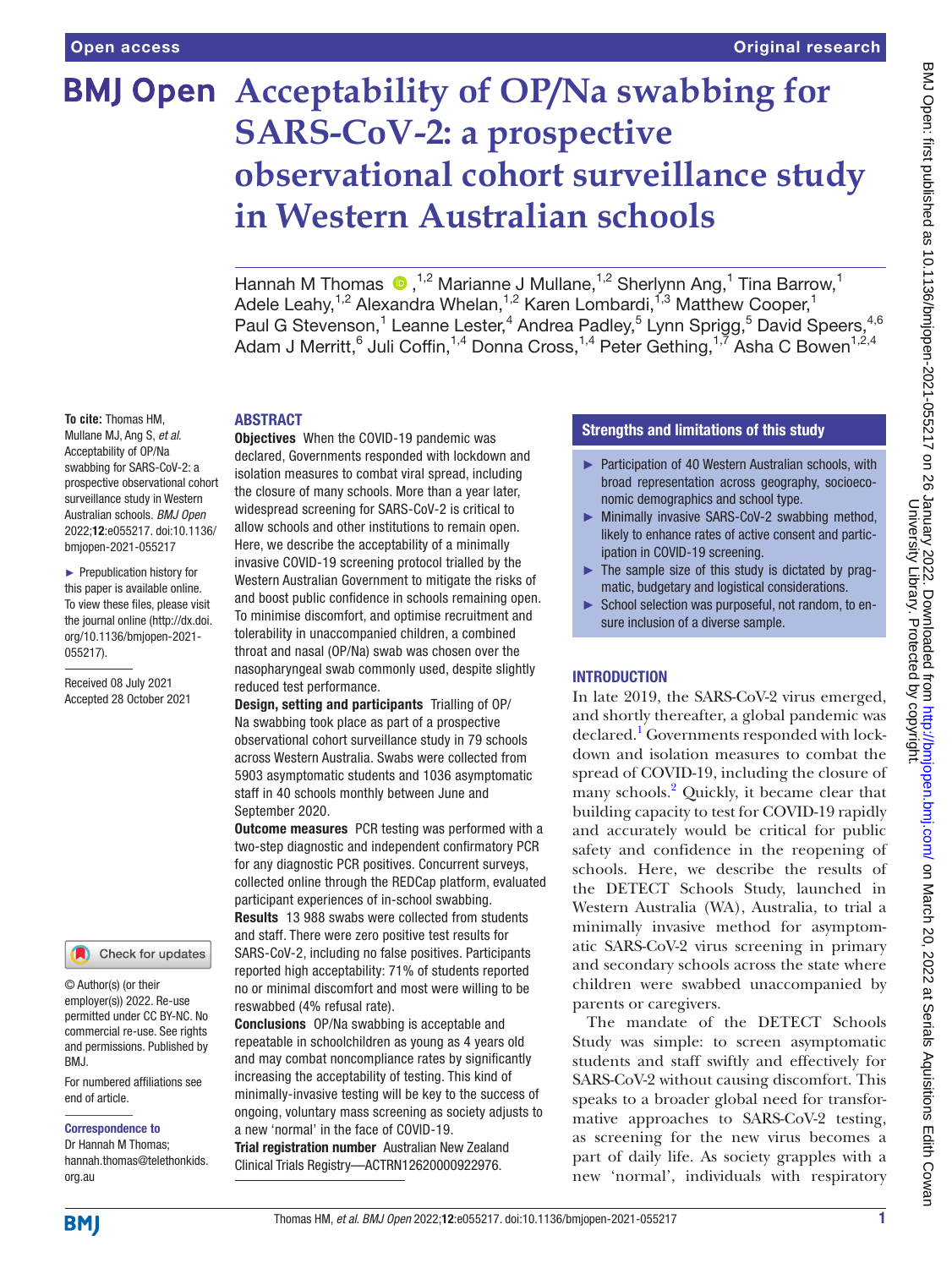symptoms, those working in high-risk environments and those returning from travel are being swabbed regularly for SARS-CoV-2 in an effort to protect their communities.

At the onset of the COVID-19 pandemic, nasopharyngeal (NP) swabbing for PCR detection of SARS-CoV-2 was rapidly adopted globally as the gold standard for COVID-19 diagnosis;<sup>[3](#page-7-2)</sup> however, the validation of less invasive methods for virus detection is necessary to optimise compliance and increase the reach of mass screening programmes moving forwards.

At the time of this study, antigen tests were not yet available. Saliva sample PCR testing had emerged as a practical and non-invasive sampling method for the detection of SARS-CoV-2 in symptomatic<sup>[4](#page-7-3)</sup> and asymptomatic people,<sup>[5](#page-7-4)</sup> but there are conflicting studies concerning sensitivity, with some reporting similar detection rates to NP swabbing $6-8$  while others indicate low sensitivity<sup>[9](#page-7-6)</sup> and caution against reliance on saliva samples alone for SARS-CoV-2 screening.<sup>[10](#page-7-7)</sup> Similarly, oropharyngeal (OP) swabbing is supported by some studies $^{11}$  $^{11}$  $^{11}$  but displays inferior performance to NP swabbing in others.<sup>12</sup> Nasal (Na) swabs offer another minimally invasive alternative with reasonable sensitivity,  $13 \frac{14}{12}$  which are found to be more sensitive than throat swabs for SARS-CoV-2 detection in children<sup>15</sup> and are suited to high volume screening with a confirmatory NP swab. However, Na swabs collected late in the disease course are less sensitive than NP samples, $16$  and modelling suggests that this sampling technique in isolation does not effectively capture patients with a low viral load.<sup>17</sup>

Na swabbing has previously been found to be more comfortable and only marginally less sensitive than NP sampling for the detection of influenza.<sup>18</sup> Pairing a Na swab with an OP swab offers a minimally invasive method for SARS-CoV-2 detection, with studies indicating specificity equivalent to and sensitivity marginally reduced  $(\sim 3\%)$  from that of NP swabbing.<sup>19–21</sup> This sensitivity is reportedly retained when allowing self-collection<sup>22</sup> or varying the swab type used. $^{23}$  $^{23}$  $^{23}$  Harnessing the sensitivity of both sampling techniques may maximise the chances of viral detection while remaining minimally invasive. So, does the use of OP/Na swabbing minimise discomfort enough to justify this small sacrifice in sensitivity? Here we report the use of OP/Na swabbing to rapidly screen for SARS-CoV-2 in a large school-based cohort of volunteers, with an aim to optimise comfort and acceptability without losing sensitivity and specificity.

#### **METHODS**

The state of WA is vast, covering one-third the landmass of Australia. The population is concentrated in the capital city of Perth (2.1 million), with the remaining 400 000 people spread across the State's 2.6 million square kilometres. There are 1131 schools across the state: 818 of these are public (Government) schools, at which a total of 315 148 students were enrolled in  $2020.<sup>24</sup>$  $2020.<sup>24</sup>$  $2020.<sup>24</sup>$ 

The study protocol is published.<sup>25</sup> Briefly, 40 public schools (28 331 enrolled students and 4023 employed

staff) were purposefully selected by the WA Department of Education for participation in the study, ensuring representative inclusion of education support schools, residential colleges and regional schools. Students aged 4–18 years were eligible, with two-thirds at metropolitan schools and one-third at regional schools from across the state ([figure](#page-4-0) 1).

Prior to study commencement, written and video study and consent information were distributed by the schools to staff and parents, including study information and consent forms developed in consultation with a consumer advisory group and the Telethon Kids Institute Kulunga Aboriginal Research Development Unit. Staff and parents provided active informed consent through an online portal supported by the REDCap platform.<sup>[26](#page-8-4)</sup> Randomly selected consenting participants (n=150; 90% students, 10% staff) were swabbed at each school in each round unless the school was not large enough to facilitate, in which case as many participants as possible were swabbed. Consented participants could subsequently refuse swabbing or withdraw from the study at any time.

SARS-CoV-2 swabbing of consented students and staff was carried out in the schools over three rounds between June and September 2020. We employed a combined OP and Na flocked swab  $(OP/Na)$ .<sup>22 $23$ </sup> During study development, swab comfort was investigated with a group of paediatric volunteers: the CITOSWAB flocked swab (Gaia Science, Singapore) was selected as the preferred swab for OP/Na sampling.

Nurses received training in personal protective equipment (masks, gowns, eyewear and gloves) donning and doffing and swabbing technique before commencing the swabbing study in schools. Using a side-to-side motion, the swab was first swept across the back of the pharynx at least once in each direction, including both tonsils. The same swab was then inserted into one nostril (chosen by the child) along the floor of the Na cavity parallel to the palate until resistance was encountered, rotated gently five times, withdrawn, and placed in the sheath containing viral transport medium (CITOSWAB, Gaia Science, Singapore). Swabs were transported to the WA public laboratory service provider in Perth, WA, and tested for SARS-CoV-2 using an in-house PCR platform modified from the WHO recommended assay<sup>27</sup> to include an inhibitor control, which detects the pan-sarbecovirus E gene. Validation studies of the PCR were performed early in the pandemic and confirmed a high analytical sensitivity and specificity with appropriate positive and negative controls. Any swab returning an in-house PCR positive result (CT value <45) was subject to confirmatory testing with the Xpert Xpress SARS-CoV-2 assay (Cepheid, California, USA). In-house and confirmatory PCR detections were reported as positive.

Surveys were administered to a subset of swabbing participants in the 2 weeks following the first round of swabbing in each school, and again a month after the completion of all swabbing rounds. Surveys asked about participant experiences of swabbing, including the level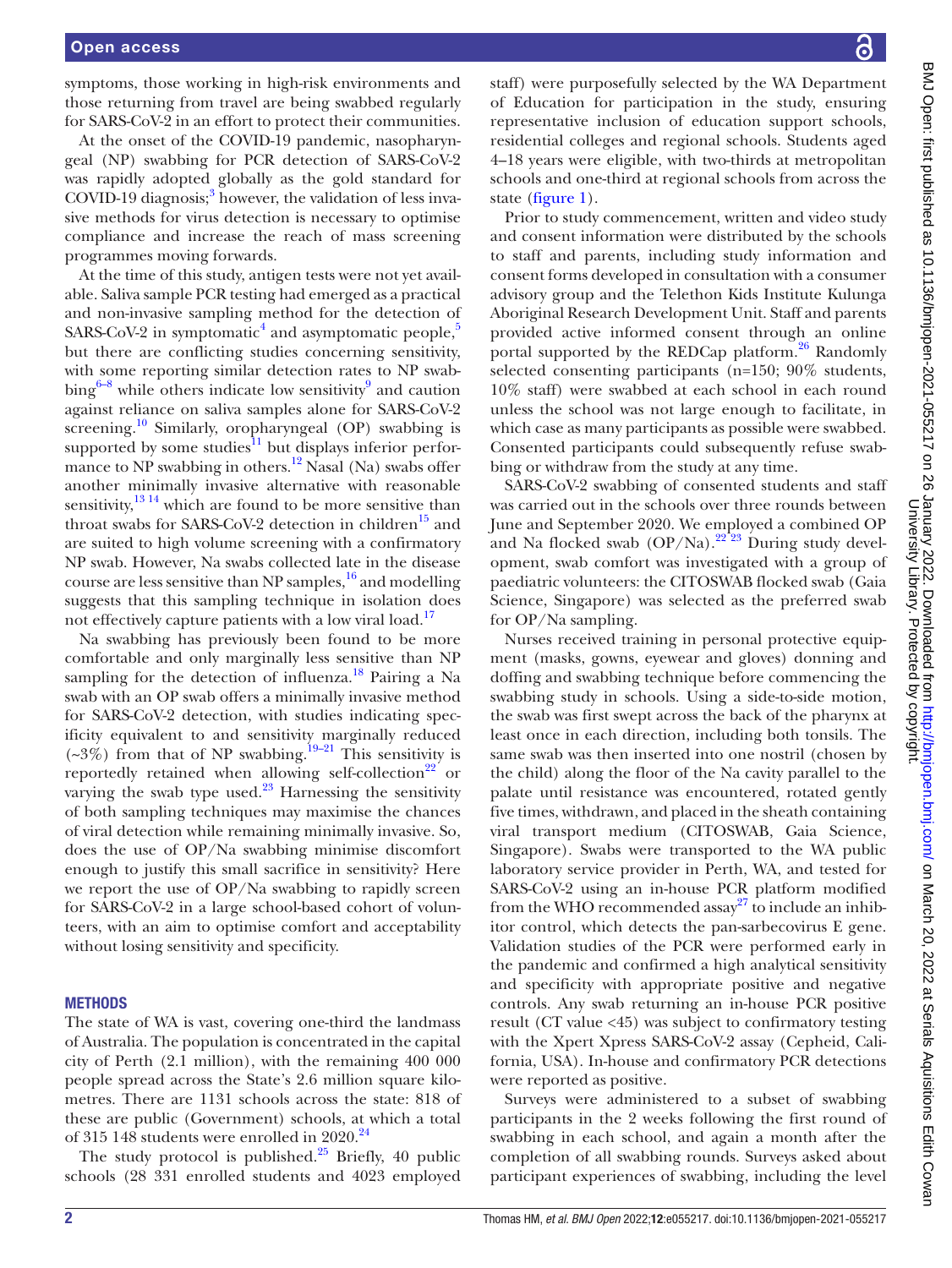





of discomfort, concern and disruption associated with in-school testing. Parents were also surveyed about their child's swabbing experience. The surveys were administered during school classes for students and through personal email for staff and parents. Complete survey tools have been published previously.<sup>[25](#page-8-3)</sup>

## Patient and public involvement

Community involvement and advice was actively sought in the design and preparation of this study. Procedures and resources were reviewed and approved by a National Community Advisory Group for COVID-19 Research, convened by the Telethon Kids Institute and comprising community members from across Australia, including <span id="page-4-0"></span>Aboriginal members. The Telethon Kids Institute Kulunga Aboriginal Research Development Unit consulted on study resource development, including culturally-secure and informed consent processes and measures to support Aboriginal families.

## RESULTS

One thousand four hundred fifty-eight school staff members and the parents of 7386 students engaged with the online consent platform. Seven thousand two hundred eight-one of these students (98.6%) and 1321 staff (90.6%) consented to be swabbed. Over the three

<span id="page-4-1"></span>

| Demographics of school students and staff participating in swabbing<br>Table 1 |                |                 |              |
|--------------------------------------------------------------------------------|----------------|-----------------|--------------|
|                                                                                |                | <b>Students</b> | <b>Staff</b> |
| Total participants                                                             |                | 5903            | 1036         |
| Gender                                                                         | Female         | 2636 (44.7%)    | 563 (54.3%)  |
|                                                                                | Male           | 3255 (55.1%)    | 473 (45.7%)  |
|                                                                                | Other          | 12 (0.2%)       | $0(0\%)$     |
| Aboriginal and/or Torres Strait Islander                                       | <b>Yes</b>     | 328 (5.6%)      | $11(1.1\%)$  |
|                                                                                | <b>No</b>      | 5006 (84.8%)    | 1022 (98.6%) |
|                                                                                | Not identified | 569 (9.6%)      | $3(0.3\%)$   |
| Area                                                                           | Metropolitan   | 4479 (75.9%)    | 812 (78.4%)  |
|                                                                                | Regional       | 1424 (24.1%)    | 224 (21.6%)  |
| Median age (years)                                                             |                | 12              | 48           |

# Thomas HM, *et al*. *BMJ Open* 2022;12:e055217. doi:10.1136/bmjopen-2021-055217 3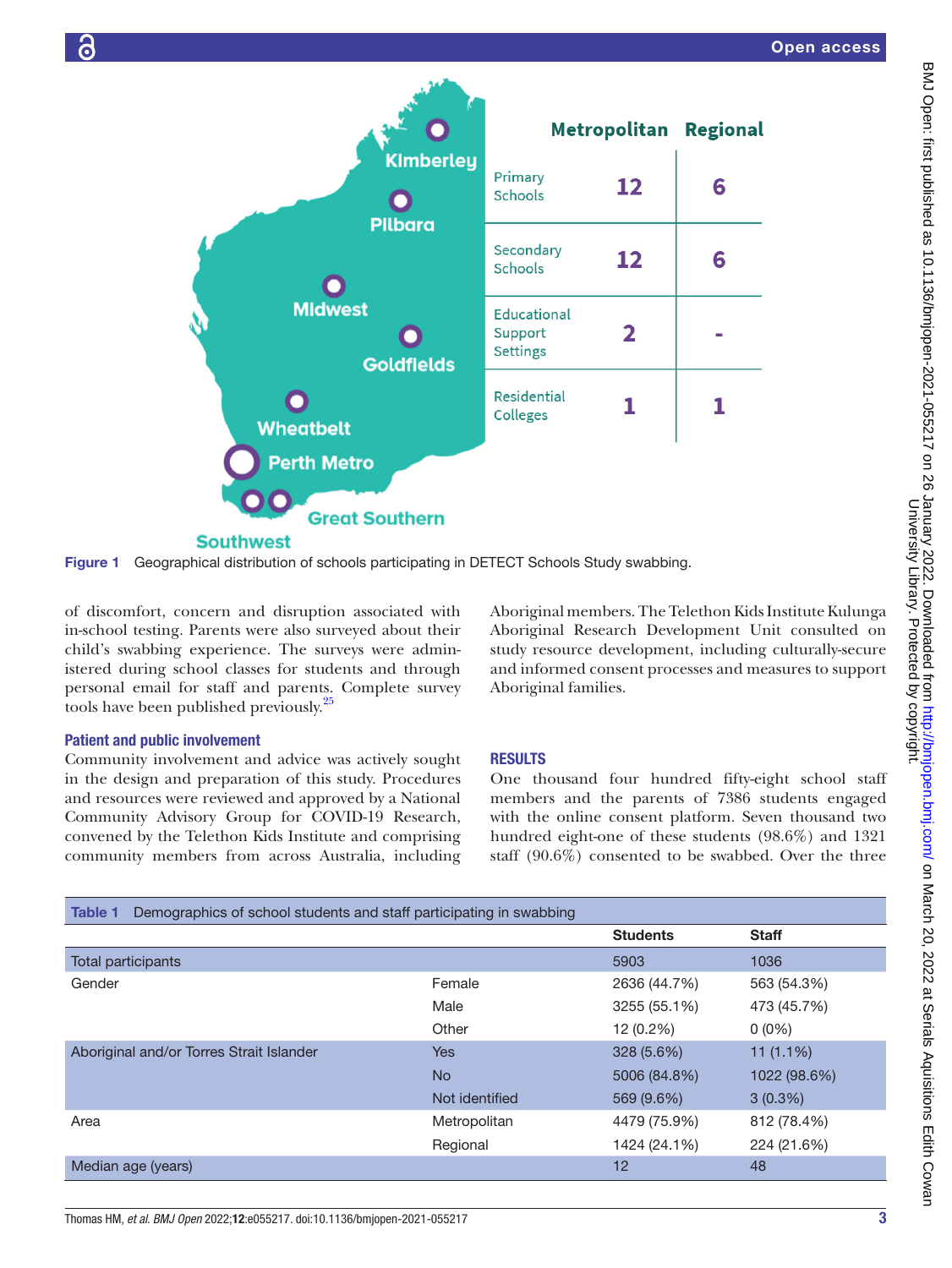rounds, 13 988 swabs were collected from 5903 students and 1036 staff [\(table](#page-4-1) 1).

Swabs were collected from across the state, and results provided by text message to all participating families and staff within 72 hours of sample collection. All but one sample returned negative results on the in-house PCR platform, and confirmatory Xpert testing of the in-house PCR detection returned a negative result. As such, none of the 13 988 samples collected were positive for SARS-CoV-2. This was consistent with no cases of local SARS-CoV-2 transmission reported in WA throughout the study period.

Five thousand three hundred forty-nine students and 911 staff were randomised to be swabbed more than once across the three rounds. Of these participants, 214 students (4%) and 12 staff (1.3%) declined to be swabbed again (declined on the day or withdrew from the study).

After the first round of swabbing, the majority of student respondents indicated on a five-point scale (none, mild, moderate, painful, very painful) no more than mild discomfort (no discomfort: 19.7%; mild discomfort: 51.0%) [\(figure](#page-6-0) 2A). Most of the remaining students reported moderate discomfort (20.5%), with few indicating that the swabbing was painful (painful:  $6.5\%$ ; very painful: 2.3%). The majority of staff who had been swabbed also indicated only mild (59.4%) or no (19.6%) discomfort during the procedure.

Most students reported feeling only a little (37.2%) or not at all (47.3%) concerned about participating in testing ([figure](#page-6-0) 2B). The parents of participating students also reported on their child's levels of concern, with the majority of parents observing little (28.4%) or no (60.8%) concern in their children.

Participating students were also asked whether they had been concerned about swabbing nurses wearing personal protective equipment at their school. For the most part, students reported only a little or no concern about this. Primary school students were slightly more likely to be at least moderately concerned (10%) than secondary students (5%) [\(figure](#page-6-0) 2C).

After three rounds of swabbing, surveys were administered again to an unmatched subset of swabbing participants. Response distributions were comparable to those described for the first survey cycle, with the majority of those surveyed still indicating mild levels of discomfort and concern after ongoing testing.

#### **DISCUSSION**

Efficient, accurate SARS-CoV-2 screening will be key to ameliorating the progression of the COVID-19 pandemic. As epidemiological evidence suggests that asymptomatic and presymptomatic individuals play a significant role in propagating the transmission of the virus,  $28-30$  in low prevalence settings like WA the screening of asymptomatic populations will continue to be important to prevent a rise in cases. Without the indication of symptoms, this mode of screening requires good will and

voluntary participation and must therefore strike a balance between optimising both testing sensitivity and participant comfort. As the discomfort associated with NP SARS-CoV-2 swabbing techniques risks poor adherence to mass screening campaigns,<sup>31</sup> alternative approaches will be necessary to cultivate the consistency and reliability of public swabbing adherence necessary moving forwards.

For school-aged children, closing schools to combat the spread of COVID-19 must be balanced against the very real challenges in mental health and inequality likely associated with missing out on the educational and social benefits of school attendance. $32 \frac{33}{2}$  Consequently, countries around the world have mobilised to implement mass testing in an effort to support the reopening of schools and other establishments. COVID-19 molecular surveillance will be important moving forwards to ensure the safety of schools and individuals, especially in high prevalence countries in which cases continue to climb. Refinement of a robust and well-accepted screening mechanism is required to support the continuation of education; however very little data has been available on the acceptability of various swabbing procedures and how this may impact adherence to screening programmes.

Through the DETECT Schools Study we have evaluated the acceptability of OP/Na sampling, reported to facilitate SARS-CoV-2 detection with limited or no sacrifice in sensitivity compared with the standard NP procedure,<sup>1834</sup> in a school setting. Sampling was conducted with a flocked nylon swab: while evidence suggests that cotton, synthetic, flocked and non-flocked swabs all exhibit comparable performance for SARS-CoV-2 detection, $35$  flocked swabs have previously been shown to deliver a higher yield when swabbing for other respiratory viruses.<sup>[36](#page-8-10)</sup>

In a large, representative cohort of school students and staff, our findings indicate that the vast majority of participants experienced minimal or no discomfort during an OP/Na swab. Almost all of those who were asked to participate a second time agreed, illustrating the high tolerance for repeat procedures which is desirable for optimised respiratory screening programmes. This also suggests that individuals may be open to completing self-collected sampling, which has been shown to deliver adequate sensi-tivity for SARS-CoV-2 detection.<sup>[37](#page-8-11)</sup> Decreased discomfort is also likely to be associated with a reduced possibility of coughing, gagging or sneezing during sampling, in turn decreasing the risk of viral exposure for healthcare staff. While potentially not acceptable in specific settings with vulnerable groups for which sensitivity is paramount, such as entry screening for nursing homes,<sup>[38](#page-8-12)</sup> we argue that in schools and other similar settings this small decrease in sensitivity is far outweighed by high rates of consent and compliance which will allow for widespread testing.

This study was part of WA's jurisdictional response to the COVID-19 pandemic in April 2020. At the time of design, the state had been in a complete lockdown for 5 weeks, and schools were closed. The study was designed and implemented to reassure families and the public that schools could reopen, and to inform the level of risk of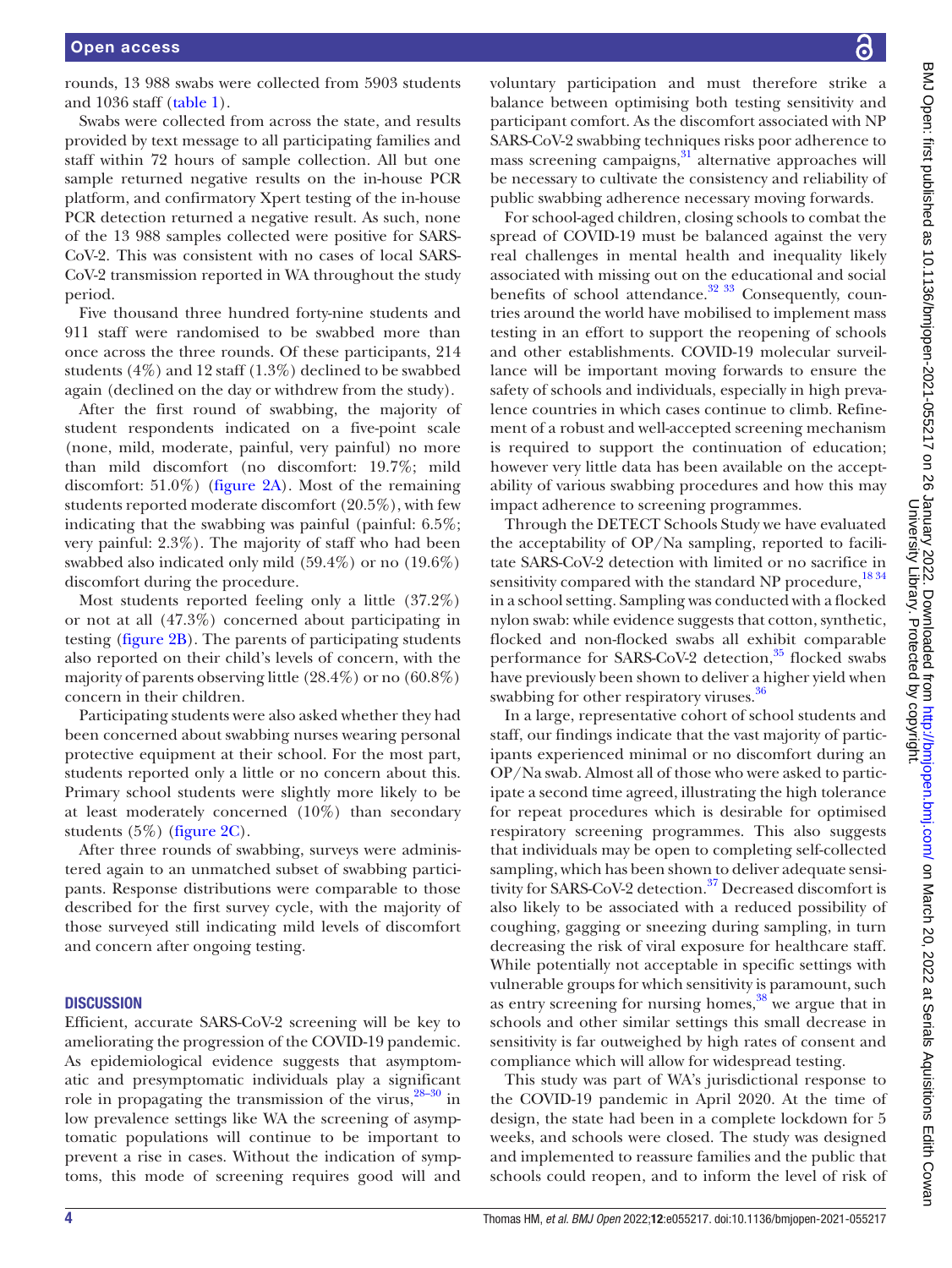

**P** 



**Staff** 

 $1%$ 

 $10/$ 

**Parent** 

reported

20%

 $100<sub>6</sub>$ 

59%

No discomfort

Mild discomfort

Moderate

discomfort

Painful

Very painful

Figure 2 Distribution of survey responses regarding (A) self-reported discomfort (student and staff); (B) students' concern about being swabbed (self-reported and parent-reported); and (C) students' concern regarding swabbing staff use of PPE.

transmission in a school setting. However, during this period of time, transmission of SARS-CoV-2 was so well controlled with public health measures that there were no detected community cases of COVID-19 for almost 10 months and as such there were also no confirmed cases in

<span id="page-6-0"></span>the study. While this could be considered a methodological limitation, we have demonstrated the acceptability and ease of implementing a molecular based swabbing programme in a school context with minimal disruption to students or educational outcomes.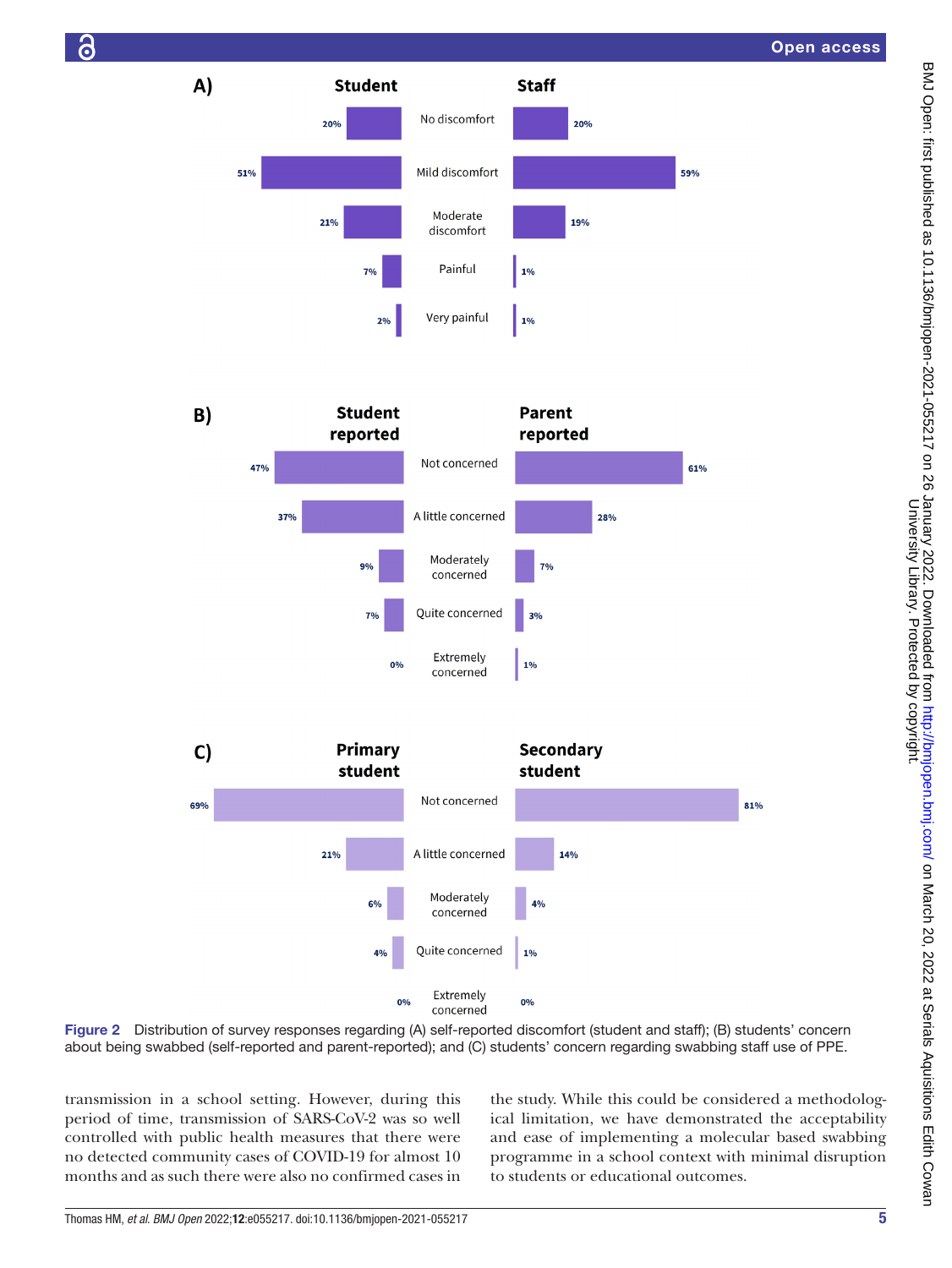#### **CONCLUSION**

Here we report an approach to large-scale asymptomatic swabbing for SARS-CoV-2 leading to high levels of willingness to participate. The sensitivity of this method for the identification of SARS-CoV-2 is supported by other studies. This methodology for screening children was well received by a large cohort and could be used to screen for asymptomatic SARS-CoV-2 in other settings, mitigating the requirements for uncomfortable NP sampling and leading to enhanced compliance with programmes designed to prevent onwards transmission of SARS-CoV-2.

#### Author affiliations

1 Telethon Kids Institute, Nedlands, Western Australia, Australia

<sup>2</sup>Wesfarmers Centre of Vaccines & Infectious Diseases, Telethon Kids Institute, Nedlands, Western Australia, Australia

3 Edith Cowan University, Joondalup, Western Australia, Australia

4 University of Western Australia, Perth, Western Australia, Australia

5 Child and Adolescent Health Service, Perth, Western Australia, Australia

6 PathWest Laboratory Medicine Western Australia, Nedlands, Western Australia, Australia

7 Curtin University, Perth, Western Australia, Australia

Acknowledgements We would like to acknowledge and thank staff from the WA Department of Education, PathWest, the WA Child and Adolescent Health Service and the WA Country Health Service for their valuable contribution to the DETECT Schools Study. We also thank all students and staff who participated in swabbing.

Contributors HMT coordinated data collection, contributed to data analysis, conducted the literature search, generated figures and drafted the manuscript. MJM coordinated the conception and design of the study, coordinated data collection and provided critical revision of drafts. SA, TB, AL, AW coordinated data collection and provided critical revision of drafts. KL provided critical revision of drafts. MC, PGS, LL and DS contributed to data analysis and provided critical revision of drafts. AJM contributed to design of test workflow, data analysis and provided critical revision of drafts. AP and LS contributed to data collection and provided critical revision of drafts. JC, DC, PG and ACB oversaw conception, design and coordination of the study and provided critical revision of drafts. ACB, as guarantor, accepts full responsibility for the finished work and the conduct of the study, had access to the data, and controlled the decision to publish.

Funding This work was supported by the Western Australian Department of Health [DoH20205875]. Donna Cross' contribution to this paper was supported by a National Health and Medical Research Council Research Fellowship [GNT1119339]. ACB receives an Investigator Award from the National Health and Medical Research Council of Australia [GNT1175509]. PG's contribution to this paper was supported by Channel 7 Telethon Trust, Western Australia.

Competing interests Telethon Kids Institute authors report grants from the Western Australian Department of Health during the conduct of this study. DC and ACB report grants from the Western Australian Department of Health outside the submitted work. ACB, AP, LS, DS and AJM are employees of the Western Australian Department of Health.

Patient and public involvement Patients and/or the public were involved in the design, or conduct, or reporting, or dissemination plans of this research. Refer to the Methods section for further details.

Patient consent for publication Not applicable.

Ethics approval Ethical approval was obtained from the WA Child and Adolescent Health Service (PRN RGS0000004059) and the WA Aboriginal Health Ethics Committee (PRN 993).

Provenance and peer review Not commissioned; externally peer reviewed.

Data availability statement Data are available upon reasonable request. DETECT Schools Study deidentified participant data are shared with study partners (WA Departments of Health and Education) but are not available to the public. The study protocol is published at [https://doi.org/10.3389/fpubh.2021.636921https://doi.org/](https://doi.org/10.3389/fpubh.2021.636921) [10.3389/fpubh.2021.636921.](https://doi.org/10.3389/fpubh.2021.636921)

Open access This is an open access article distributed in accordance with the Creative Commons Attribution Non Commercial (CC BY-NC 4.0) license, which

permits others to distribute, remix, adapt, build upon this work non-commercially, and license their derivative works on different terms, provided the original work is properly cited, appropriate credit is given, any changes made indicated, and the use is non-commercial. See: [http://creativecommons.org/licenses/by-nc/4.0/.](http://creativecommons.org/licenses/by-nc/4.0/)

#### ORCID iD

Hannah M Thomas<http://orcid.org/0000-0003-3699-7714>

#### **REFERENCES**

- <span id="page-7-0"></span>1 Du Toit A. Outbreak of a novel coronavirus. *[Nat Rev Microbiol](http://dx.doi.org/10.1038/s41579-020-0332-0)* 2020;18:123.
- <span id="page-7-1"></span>2 Viner RM, Russell SJ, Croker H, *et al*. School closure and management practices during coronavirus outbreaks including COVID-19: a rapid systematic review. *[Lancet Child Adolesc Health](http://dx.doi.org/10.1016/S2352-4642(20)30095-X)* 2020;4:397–404.
- <span id="page-7-2"></span>3 World Health Organisation. Laboratory testing for coronavirus disease 2019 (COVID-19) in suspected human cases: interim guidance 2020.
- <span id="page-7-3"></span>4 Azzi L, Carcano G, Gianfagna F, *et al*. Saliva is a reliable tool to detect SARS-CoV-2. *[J Infect](http://dx.doi.org/10.1016/j.jinf.2020.04.005)* 2020;81:e45–50.
- <span id="page-7-4"></span>5 Yokota I, Shane PY, Okada K, *et al*. Mass screening of asymptomatic persons for SARS-CoV-2 using saliva. *[SSRN Electronic Journal](http://dx.doi.org/10.2139/ssrn.3668435)* 2020.
- <span id="page-7-5"></span>6 Vaz SN, Santana DSde, Netto EM, *et al*. Saliva is a reliable, noninvasive specimen for SARS-CoV-2 detection. *[Braz J Infect Dis](http://dx.doi.org/10.1016/j.bjid.2020.08.001)* 2020;24:422–7.
- 7 KK-W T, Tsang OT-Y, CC-Y Y, *et al*. Consistent detection of 2019 novel coronavirus in saliva. *Clin Infect Dis an Off Publ Infect Dis Soc Am* 2020;71:841–3.
- 8 Chen JH-K, Yip CC-Y, Poon RW-S, *et al*. Evaluating the use of posterior oropharyngeal saliva in a point-of-care assay for the detection of SARS-CoV-2. *[Emerg Microbes Infect](http://dx.doi.org/10.1080/22221751.2020.1775133)* 2020;9:1356–9.
- <span id="page-7-6"></span>9 Lin C, Xiang J, Yan M, *et al*. Comparison of throat swabs and sputum specimens for viral nucleic acid detection in 52 cases of novel coronavirus (SARS-Cov-2)-infected pneumonia (COVID-19). *[Clin](http://dx.doi.org/10.1515/cclm-2020-0187)  [Chem Lab Med](http://dx.doi.org/10.1515/cclm-2020-0187)* 2020;58:1089–94.
- <span id="page-7-7"></span>10 Riccò M, Ranzieri S, Peruzzi S, *et al*. RT-qPCR assays based on saliva rather than on nasopharyngeal swabs are possible but should be interpreted with caution: results from a systematic review and meta-analysis. *[Acta Biomed](http://dx.doi.org/10.23750/abm.v91i3.10020)* 2020;91:e2020025.
- <span id="page-7-8"></span>11 Calame A, Mazza L, Renzoni A, *et al*. Sensitivity of nasopharyngeal, oropharyngeal, and nasal wash specimens for SARS-CoV-2 detection in the setting of sampling device shortage. *[Eur J Clin](http://dx.doi.org/10.1007/s10096-020-04039-8)  [Microbiol Infect Dis](http://dx.doi.org/10.1007/s10096-020-04039-8)* 2021;40:441–5.
- <span id="page-7-9"></span>12 Wang X, Tan L, Wang X, *et al*. Comparison of nasopharyngeal and oropharyngeal swabs for SARS-CoV-2 detection in 353 patients received tests with both specimens simultaneously. *[Int J Infect Dis](http://dx.doi.org/10.1016/j.ijid.2020.04.023)* 2020;94:107–9.
- <span id="page-7-10"></span>13 Tu Y-P, Jennings R, Hart B, *et al*. Swabs collected by patients or health care workers for SARS-CoV-2 testing. *[N Engl J Med](http://dx.doi.org/10.1056/NEJMc2016321)* 2020;383:494–6.
- 14 McCulloch DJ, Kim AE, Wilcox NC, *et al*. Comparison of unsupervised home self-collected Midnasal swabs with cliniciancollected nasopharyngeal swabs for detection of SARS-CoV-2 infection. *[JAMA Netw Open](http://dx.doi.org/10.1001/jamanetworkopen.2020.16382)* 2020;3:e2016382.
- <span id="page-7-11"></span>15 Palmas G, Moriondo M, Trapani S, *et al*. Nasal swab as preferred clinical specimen for COVID-19 testing in children. *[Pediatr Infect Dis](http://dx.doi.org/10.1097/INF.0000000000002812)  [J](http://dx.doi.org/10.1097/INF.0000000000002812)* 2020;39:e267–70.
- <span id="page-7-12"></span>16 Pinninti S, Trieu C, Pati SK, *et al*. Comparing nasopharyngeal and midturbinate nasal swab testing for the identification of severe acute respiratory syndrome coronavirus 2. *[Clin Infect Dis](http://dx.doi.org/10.1093/cid/ciaa882)* 2021;72:1253–5.
- <span id="page-7-13"></span>17 Callahan C, Lee R, Lee G, *et al*. Nasal-Swab testing misses patients with low SARS-CoV-2 viral loads. *[medRxiv](http://dx.doi.org/10.1101/2020.06.12.20128736)* 2020. doi:10.1101/2020.0 6.12.20128736. [Epub ahead of print: 14 Jun 2020].
- <span id="page-7-14"></span>18 Frazee BW, Rodríguez-Hoces de la Guardia A, Alter H, *et al*. Accuracy and discomfort of different types of intranasal specimen collection methods for molecular influenza testing in emergency department patients. *[Ann Emerg Med](http://dx.doi.org/10.1016/j.annemergmed.2017.09.010)* 2018;71:509–17.
- <span id="page-7-15"></span>19 LeBlanc JJ, Heinstein C, MacDonald J, *et al*. A combined oropharyngeal/nares swab is a suitable alternative to nasopharyngeal swabs for the detection of SARS-CoV-2. *[J Clin Virol](http://dx.doi.org/10.1016/j.jcv.2020.104442)* 2020;128:104442.
- 20 Vlek ALM, Wesselius TS, Achterberg R, *et al*. Combined throat/nasal swab sampling for SARS-CoV-2 is equivalent to nasopharyngeal sampling. *[Eur J Clin Microbiol Infect Dis](http://dx.doi.org/10.1007/s10096-020-03972-y)* 2021;40:1–3.
- 21 Tsang NNY, So HC, Ng KY, *et al*. Diagnostic performance of different sampling approaches for SARS-CoV-2 RT-PCR testing: a systematic review and meta-analysis. *[Lancet Infect Dis](http://dx.doi.org/10.1016/S1473-3099(21)00146-8)* 2021;21:1233–45.